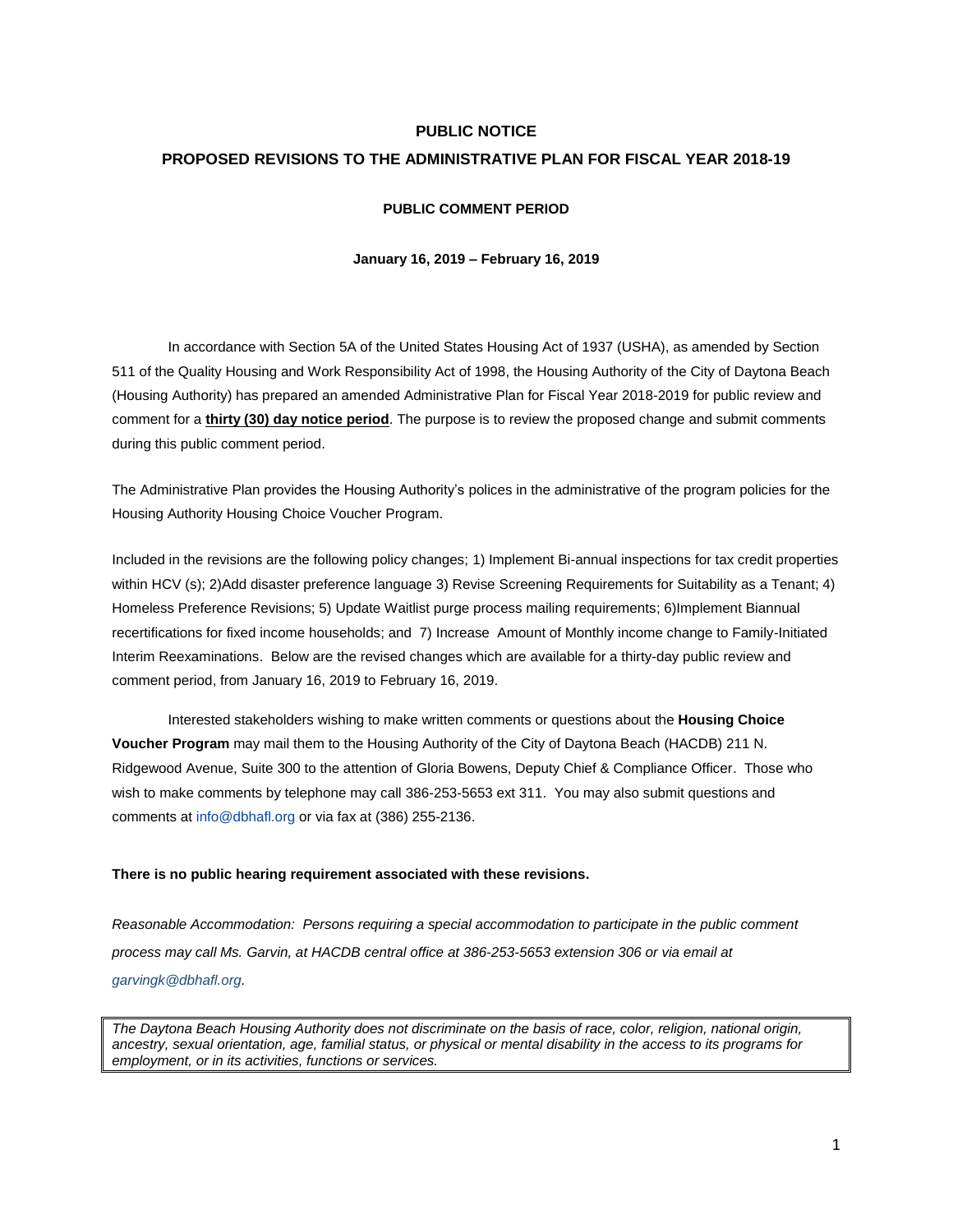# **AMENDMENTS TO ADMINISTRATIVE PLAN**

## **1. Initiate Biennial Inspections for HCV Program (LIHTC) Section 8-II.C.**

The HACDB proposes to establish biennial inspections for its HCV Program to reduce expenditures and inspections for units that annually have HUD site inspections.

The following changes will be made to the PHA policy:

PHA Policy

- Each unit under HAP contract must be inspected within 12 months of the last full HQS inspection, unless it is a tax credit property that has annual site inspections and passed its last annual inspection. Properties that meet Biennial inspections will be identified and Owners notified that they have placed on a biennial inspections list.
- The PHA will accept the results of inspections performed by HUD or for other housing programs such as HOME or LIHTC. The PHA currently-completes inspections using both in house staff and third party contractor.

# *2. Add Disaster Preference Language (Section 4-III.B.)*

The authority recommends updating the current involuntary displacement language to address waitlist preferences for persons affected by a Federal Disaster. This amendment will expand the authority's ability to assist and house applicants nationally during and after a Federal Disaster.

The following updated preference provision is proposed for the Admin Plan's Tenant: Selection Method:

# ADD TO PHA POLICY

• Notwithstanding the above, the Daytona Beach Housing Authority Chief Executive Officer is authorized to waive any of Daytona Beach Housing Authority's preferences, policies, or procedures in order to accommodate requests made by an authorized HUD representative as a result of a Federal Disaster declared by the President of the United States, to assist in the disaster recovery.

# *3. Revise Screening for Suitability as a Tenant (Section 3-III.D.)*

The authority recommends removing the requirement requiring the housing authority to perform credit screening as part of suitability screening for Applicants of the HCV program. Credit screening is not a requirement of HCV suitability screening and is not HUD required for admission policies for HCV.

PHA Policy

The PHA may conduct additional screening to determine an applicant family's suitability for tenancy. The PHA will complete screening methods through HUD systems and the verification process to will also conduct a credit screening to verify assets, housing balances owed, and/or income.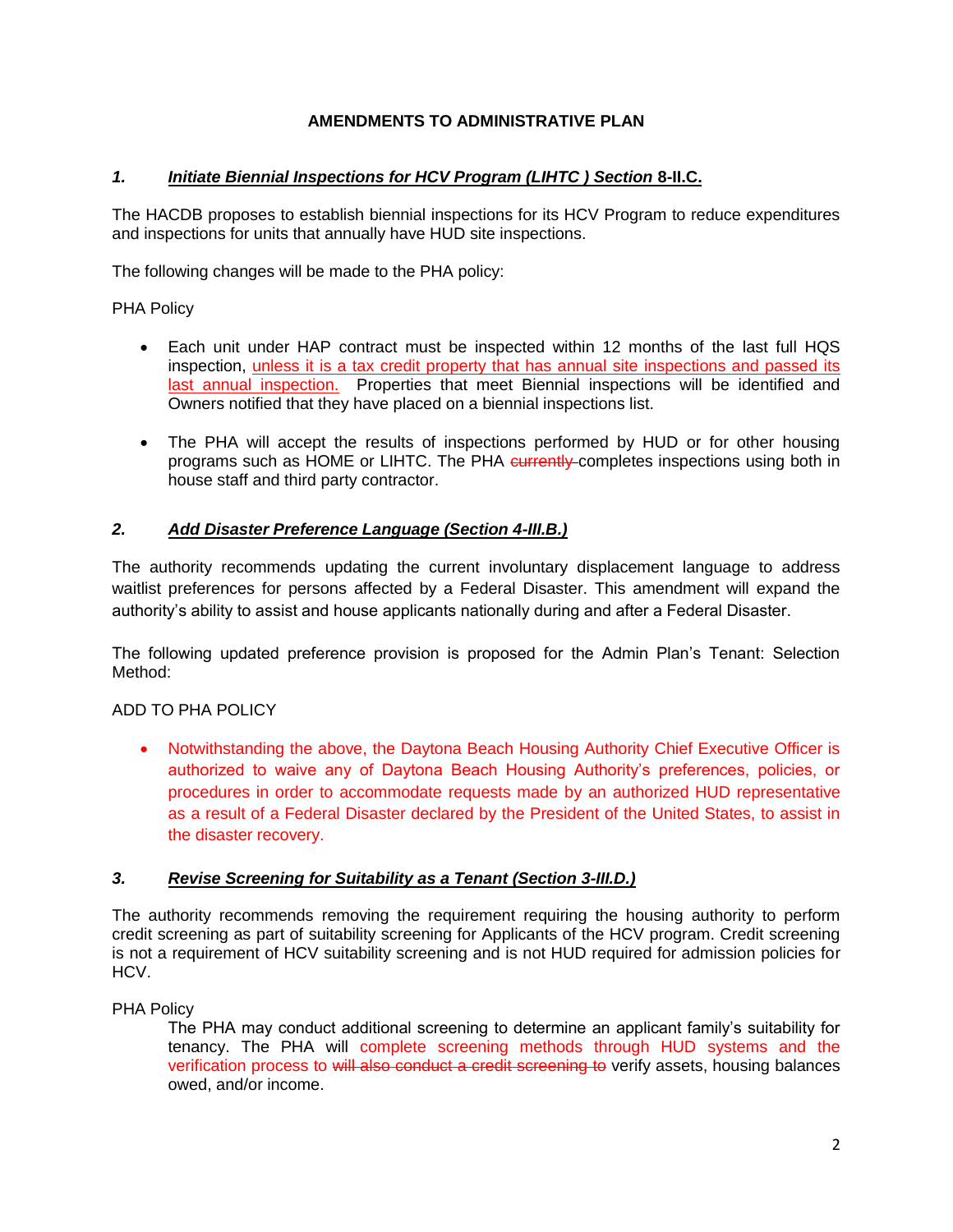## **4. Homeless Preference (Section 4-I.D.)**

The housing authority recommends removing requirement-limiting percentage of annual admissions for homeless preference at 25% of new annual admissions. The Homeless Preference and referrals had been severely underserved as of November 2018 with one active current tenant in the HCV program. HACDB has completed an aggressive referral strategy to allocate lease up of 100% of 50 vouchers allocated within our Annual Plan within FY 2019. Thus, we recommend revising the annual admission requirement for this preference to address this housing strategy to decrease homelessness in Daytona Beach.

# **PHA POLICY**

**Homeless Preference:** - A local preference will be established in the Affordable Housing (Public) **Program, and/or the Housing Choice Voucher Program to provide housing assistance to homeless** or chronically homeless individuals or families up to 25% of the annual admissions. The Preference will be given to applicants on a referral only basis; and as certified as homeless by a social service agency as homeless and referred to HACDB under the terms and conditions of a Memorandum of Agreement.

- 1. homeless individuals and families,
- 2. chronically homeless,
- 3. individuals graduating from or aging out of the foster care program administered by the Florida Department of Protective and Regulatory Services; and
- 4. currently or formerly homeless applicants who are ready to transition from supportive housing program(s).

To qualify for the homeless preference applicants must be referred by a service agency that has a partnered with HACDB as a homeless service provider through a Memorandum of Agreement (MOU). The service provider will agree to provide HACDB with signed certification that the applicant meets the current HUD definition of homelessness, and is qualified to apply for housing under these criteria. In addition, the service provider will verify the number of types of supportive and/or case management referral services to be provided and the duration of services. Individuals referred that are chronically homeless, with co-occurring psychiatric, substance abuse, and chronic medical conditions may be referred after documented completion of receiving 12-24 months of rental assistance and intensive case management.

Applicants graduating or aging out of the foster care, or transitional housing must

be referred, and certified as homeless under the terms and conditions of the agency Memorandum of Agreement. Currently HACDB has agreements in place with the following agencies:

- CONTINUUM OF CARE/ VOLUSIA FLAGLER COUNTY COALITION FOR THE **HOMELESS**
- SMA BEHAVIORAL HEALTH SERVICES, INC CITY OF DAYTONA BEACH
- DEVEREAUX FOUNDATION
- HALIFAX URBAN MINISTRIES (pending)
- DOMESTIC ABUSE COUNCIL
- COALITION ON HOMELESSNESS
- FAMILY RENEW.
- CITY OF DAYTONA BEACH

# *5.* **Update Waitlist purge process mailing requirements** *(Section 4-II.F.)*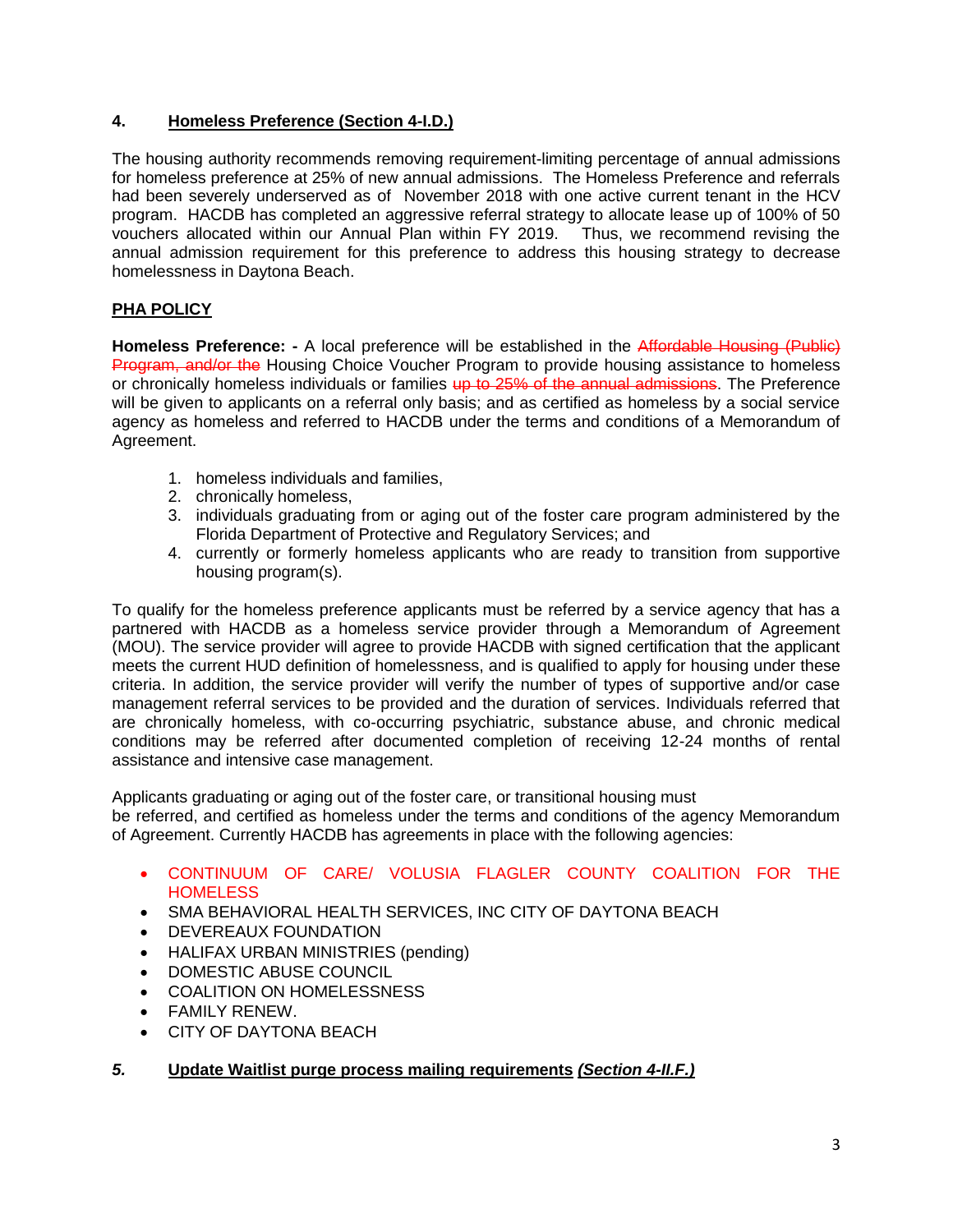Remove requirement requiring the housing authority to mail to the Applicant forwarded mail returned to the housing authority when purging the waitlist.

• If the notice is returned by the post office with a forwarding address, the notice will be resent to the address indicated. The family will have 7 business days to respond from the date the letter was re-sent.

## *6. Initiate Biannual Re-examinations for Fixed income Households(Section 11-I.A.)*

The HACDB proposes to establish biennial recertification for the HCV Program to streamline agency operations and reduce transactions with tenants that have fixed income. Overall, all references to annual re-examinations in Section 11 of the Administrative Plan regarding the processing of reexaminations to effective dates of the re-examination period will incorporate and be applicable to biannual reexaminations within the HCV process. The housing authority also recommends adding additional flexibility of processing annual recertifications by allowing the agency to administer mail-in recertifications to complete the annual/biannual recertification process. The ability to have mail-in recertifications allows tenants to complete the reexamination via mail and does not require an in person appointment.

The following changes will be made to the PHA policy.

## PHA POLICY

- The PHA is required to reexamine each family's income and composition at least bi-annually, and to adjust the family's level of assistance accordingly. Interim reexaminations are also needed in certain situations. This chapter discusses both annual, biannual, and interim reexaminations, and the recalculation of family share and subsidy that occurs as a result. HUD regulations and PHA policies concerning reexaminations are presented in three parts:
- Part I: Annual-Reexaminations. This part discusses the process for conducting annual/biannual reexaminations.
- Part II: Interim Reexaminations. This part details the requirements for families to report changes in family income and composition between annual reexaminations.
- Part III: Recalculating Family Share and Subsidy Amount. This part discusses the recalculation of family share and subsidy amounts based on the results of reexaminations.
- Policies governing reasonable accommodation, family privacy, required family cooperation, and program abuse, as described elsewhere in this plan, apply to both annual and interim reexaminations.

### **11-I.A. OVERVIEW**

 The PHA must conduct a reexamination of family income and composition at least biannually. This includes gathering and verifying current information about family composition, income, and expenses. Based on this updated information, the family's income and rent must be recalculated. This part discusses the schedule for **annual** reexaminations, the information to be collected and verified, and **annual**-reexamination effective dates.

## **11-I.B. SCHEDULING ANNUAL /BIANNUAL REEXAMINATIONS**

• The PHA must establish a policy to ensure that the annual reexamination for each family is completed *within* a 12 month period for families with non-fixed income and a 24-month period for fixed income households, and may require reexaminations more frequently [HCV GB p. 12-1].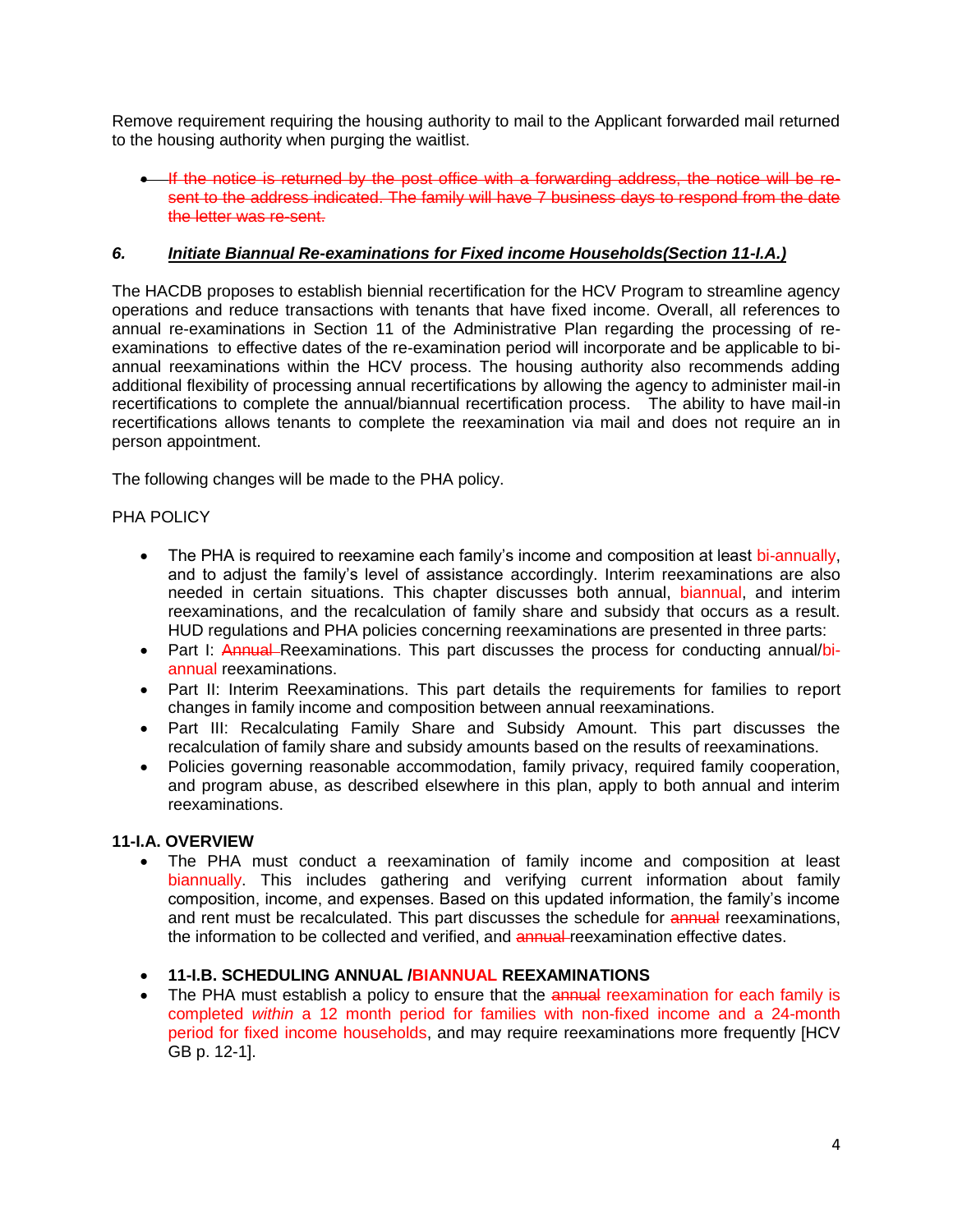- The PHA will begin the annual/biannual reexamination process 90 days in advance of its scheduled effective date. Generally, the PHA will schedule annual reexamination effective dates to coincide with the family's anniversary date.
- *Anniversary date* is defined as 12 or 24 months from the effective date of the family's last reexamination or, during a family's first year in the program, from the effective date of the family's initial examination (admission).

If the family moves to a new unit, the PHA will perform a new annual reexamination.

- The PHA also may schedule an annual reexamination for completion prior to the anniversary date for administrative purposes.
- **Notification of and Participation in the Annual/Biannual Reexamination Process**
- The PHA is required to obtain the information needed to conduct annual reexaminations. How that information will be collected is left to the discretion of the PHA. However, PHAs should give tenants who were not provided the opportunity the option to complete Form HUD-92006 at this time [Notice PIH 2009-36].
- PHA Policy
- Families generally are required to participate in an reexamination interview, which must be attended by the head of household, spouse, co-head, or anyone over the age of 18. If participation in an in-person interview poses a hardship because of a family member's disability, the family should contact the PHA to request a reasonable accommodation (see Chapter 2).
- Notification of annual reexamination interviews will be sent by first-class mail and will contain the date, time, and location of the interview. In addition, it will inform the family of the information and documentation that must be brought to the interview.
- The PHA may complete mail in reexaminations for households on annual or bi-annual reexaminations schedule.

### 7. **Update Family-Initiated Interim Reexaminations (Section 11-II.C.)**

The process of completing interims for family-initiated interims increases the work activity of HCV with little benefit to the housing authority to process small changes in income. A review of a 3 months of this fiscal year's rent changes show an average of \$2800.00 rent changes for all families within the program. The housing authority is recommending processing interims only where there is monthly increase of income of 300.00 or more, which would result in a rent change of approximately \$100.00 to the tenant. Changes of income that increase less than \$300.00 will not be processed. This change will allow the agency to streamline operations.

### PHA POLICY

The PHA must adopt policies prescribing when and under what conditions the family must report changes in family income or expenses [24 CFR 982.516(c)]. In addition, HUD regulations require that the family be permitted to obtain an interim reexamination any time the family has experienced a change in circumstances since the last determination [24 CFR 982.516(b)(2)].

### *Required Reporting*

HUD regulations give the PHA the freedom to determine the circumstances under which families will be required to report changes affecting income.

### PHA Policy

Families are required to report all increases in earned income, including new employment, within 10 business days of the date the change takes effect.

The PHA will only conduct interim reexaminations for families that qualify for the earned income disallowance (EID), and when the EID family's rent will change as a result of the increase. In other cases, the PHA will increase the rent, if the monthly increase in income is \$200-\$300, or